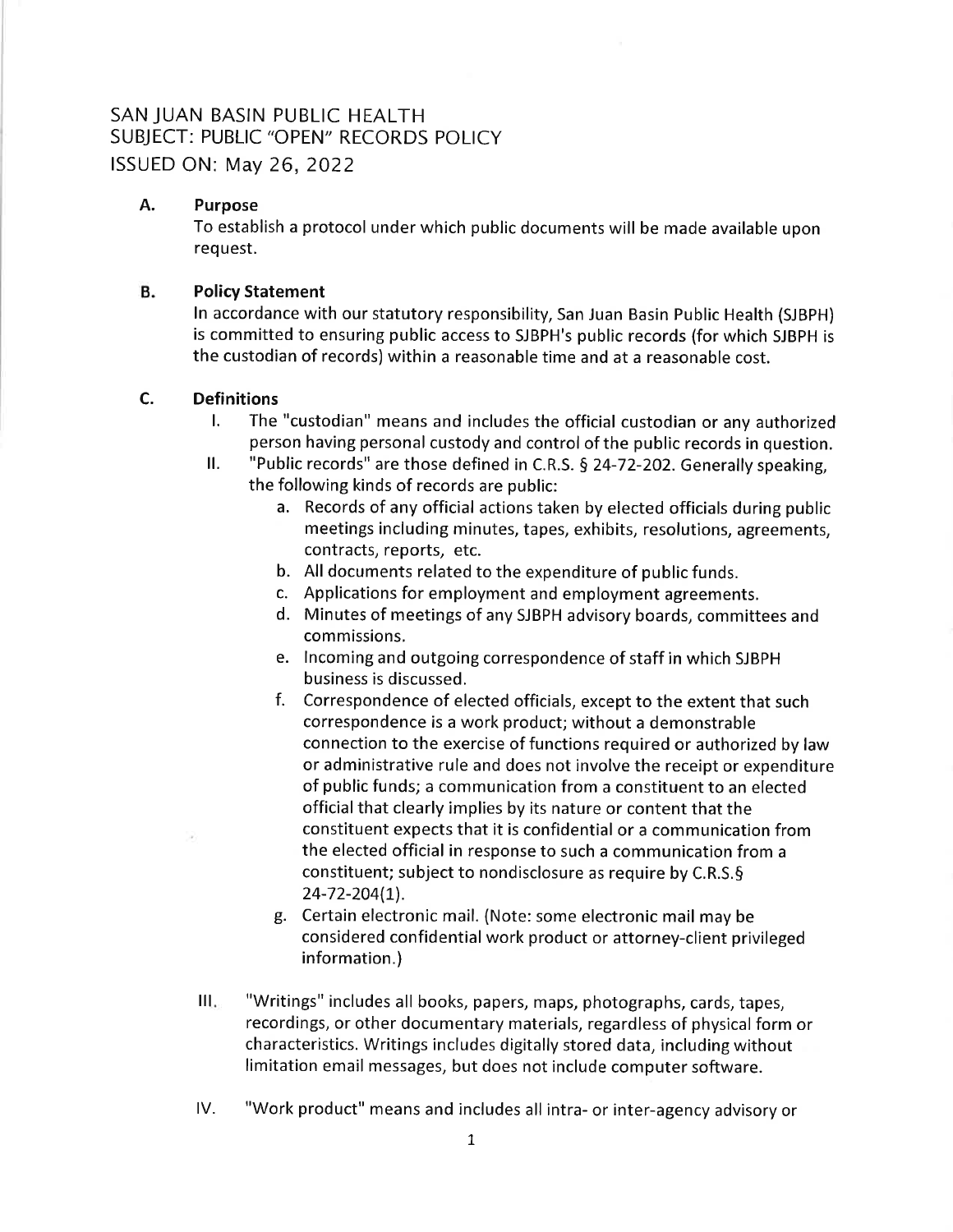deliberative materials assembled for the benefit of elected officials, which materials express an opinion or are deliberative in nature and are communicated for the purpose of assisting such elected officials in reaching a decision within the scope of their authority. Such materials include: notes and memoranda that related to or serve as background information for such decisions; preliminary drafts and discussion copies of documents that express a decision by an elected official. Correspondence, reports and any other communication between staff, other agencies, consultants and/or others preparatory to any report or recommendation to an elected official is considered to be a work product. Work product does not include: Any final version of a document that expresses a final decision by an elected official; any final version of a fiscal or performance aptitude report or similar document the purpose of which is to investigate, track or account for the operation or management of a public entity or the expenditure of public money, together with the final version of any supporting material attached to such final report or document; any final accounting or final financial record or report; any materials that would otherwise constitute work product if such materials are produced and distributed in a public meeting or cited and identified in the text of the final version of a document that expresses a decision by an elected official.

V. The definitions found in C.R.S.  $\S$  24-72-202 take precedent over this Policy, if definitions in this Policy differ from statute, please refer to C.R.S. § 24-72-202.

Applicability  $D_{\overline{r}}$ 

This policy applies to all departments and offices of SJBPH

**Compliance** E.

Each Division Director is responsible to ensure compliance with this Policy

### F. General Provisions

### **I.** Right to Inspect Public Records

All books, papers, maps, photographs, cards, tapes, recordings, correspondence, digitally stored data and other documentary materials, regardless of physical form or characteristics, held by any local government for use in the exercise of its functions or involving the receipt or expenditure of public funds are public record pursuant to C.R.S. § 24-72-202, with the exceptions noted in Article 72, Part 2 of the Colorado Revised Statutes, and subject to public inspection under C.R.S. 5 24-72-203.ln addition to the right of inspection, any person also has the right to obtain copies of these records.

It is the responsibility of each Division to know which records produced by or received by that Division are considered public record. C.R.S. § 24-72-202 specifies what communications and writings are public record.

The following records are not public records: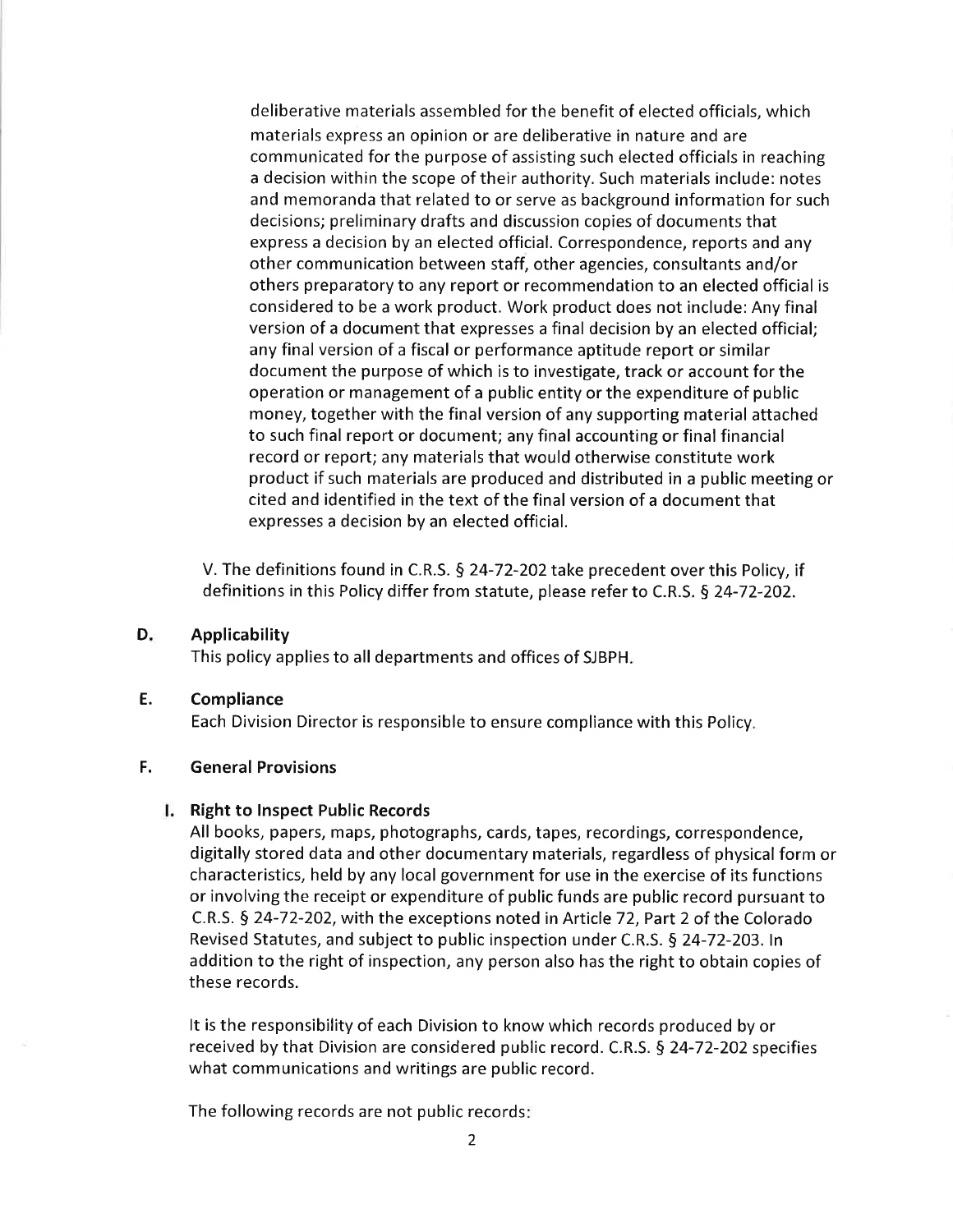- 1. Certain criminal justice records;
- 2. Work products prepared for elected officials;
- 3. Personnel files (except applications, employment agreements and performance ratings);
- 4. Medical, psychological, sociological and certain scholastic achievement data<br>5. Real
- 5. Real estate appraisals; and,
- 6. Legal reports and advice.

This list is not exhaustive; therefore, if there is any question about whether or not certain records are public information, the Chief Strategy Officer, Executive Director, or their designee shall consult with SJBPH's Attorney.

# ll. Electronic Mail

Each individual employee is the custodian of his or her incoming and outgoing electronic mail (e-mail). ln order to facilitate research and retrieval of email records that may be requested by the public, employees should take care to use a descriptive subject line that accurately and thoroughly reflects the topic of the e-mail correspondence.

# lll. Requests for lnformation and lnspection

### a. Procedure for Requesting Public Records

With the exception of documents that are provided in the normal course of business, any request for public information that requires research and/or retrieval shall be made in writing on the official Public "Open" Records Request form.The form is available on the SJBPH website (sjbpublichealth.org) or may be obtained by calling the Front Desk at 970- 247-5702.

All records requests may be delivered or mailed to the San Juan Basin Public Health offices located in Durango (281 Sawyer Drive Ste 300, Durango, CO 81303) or Pagosa Springs (502 S. 8<sup>th</sup> St, Pagosa Springs, CO 81147) or may be submitted by email to recordsrequest@sjbpublichealth.org. Records requests may also be delivered by fax to 970-247-9t26. The staff person who receives the records request at the Front Desk shall immediately transmit the request to the Chief Strategy Officer. The Chief Strategy Officer or their designee shall maintain the log of all records requests received.

Any staff member who receives a public "open" records request directly shall immediately notify his or her supervisor. Any records request so received shall be immediately transmitted to the Chief Strategy Officer.

Whenever a request is made for records pursuant to C.R.S.§ 24-72-203, the Chief Strategy Officer or their designee may consult with SJBPH's Attorney to ascertain whether the requested records are public or constitute an exception (such as a work product).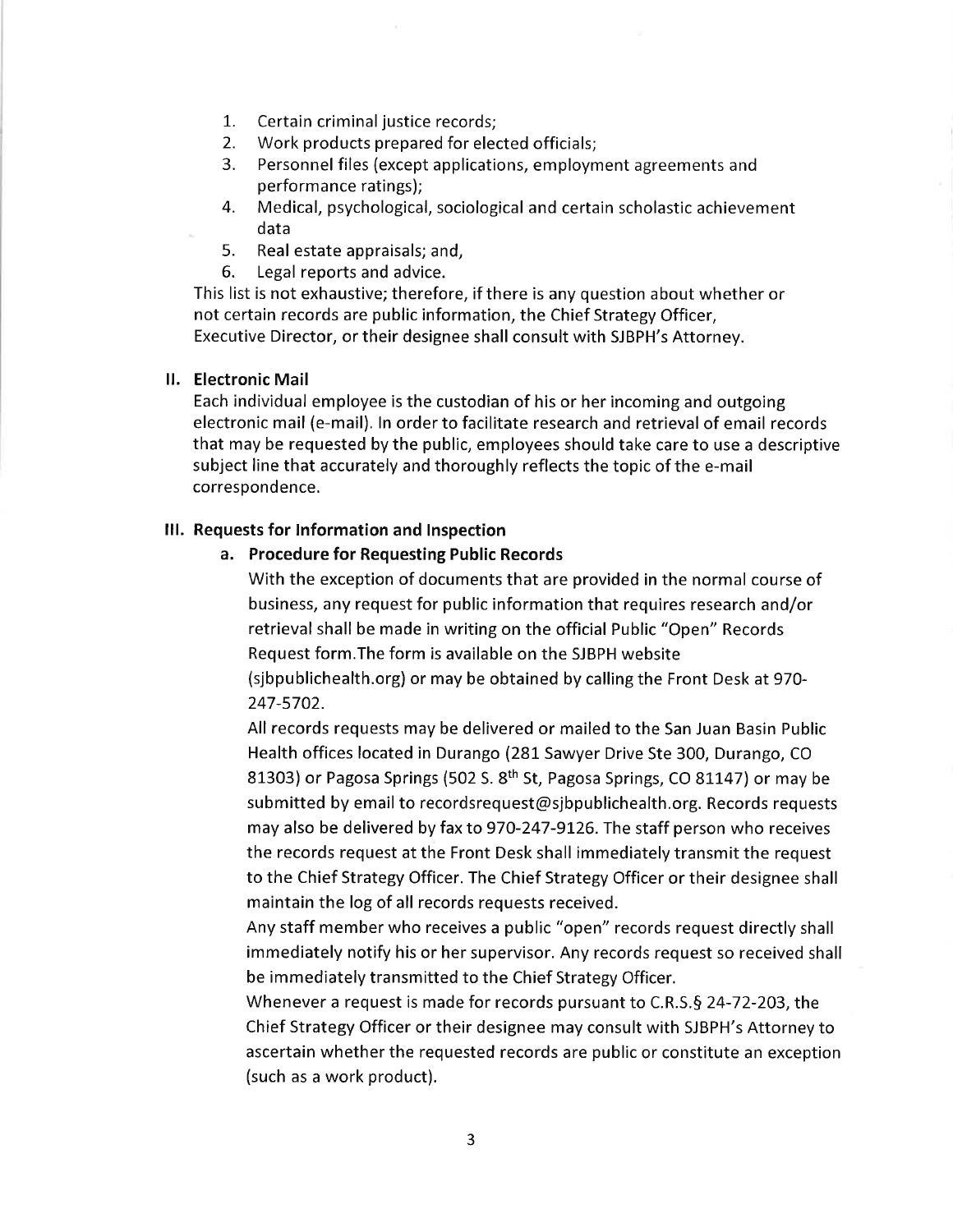# b. When Time Period for Response Begins

The time period begins when SJBPH receives the completed official Public "Open" Records Request form. lf the form is sent by:

- i. Email, it is deemed received when it is opened by the recipient.
- ii. U.S. mail, it is deemed received when the letter is opened and date stamped.
- iii, Fax, it is deemed received when it is received and date stamped during regular business hours.
- iv. Requests received outside of normal business hours, on holidays, and over weekends will be deemed received no earlier than 8 a.m. on the next succeeding business day.

### lV. Time for lnspection of Records

SJBPH will strive to comply with all public records requests within three (3) working days of receipt. lf the requested records are in active use or are in storage, and are therefore, not immediately available, this information shall be communicated to the person making the public records request either by phone, or in writing, if requested, before the expiration of the three-day period.

The period of time for providing requested documents may be extended for an additional (7) seven working days if SJBPH's Attorney determines that one of the following conditions ("extenuating circumstances") exists, and SJBPH states such condition in writing to the requestor, within the first three (3) working days of receipt of the request (CRS24-72-203(3)(b)):

- a. A broadly-stated request is made that encompasses all or substantially all of <sup>a</sup> large category of records and the request is without sufficient specificity to allow the appropriate custodian of records reasonably to prepare or gather the records within the three-day period (CRS 24-72-203(3)(b)(l)).
- b. A broadly-stated request is made that encompasses all or substantially all of <sup>a</sup> large category or records, and the agency is unable to prepare or gather the records within the three-day period because:
	- i. The custodian needs to devote all or substantially all of their resources to meet an impending deadline or period of peak demand that is either unique or not predicted to recur more frequently than once a month; or
	- ii. A request involves such a large volume of records, or such obscure records, that the custodian cannot reasonably prepare or gather the records within the three-day period without substantially interfering with the custodian's obligation to perform his or her other public service responsibilities.  $(CRS 24-72-03(b)(II)).$
- c. lf the request is too broad, speculative or voluminous to prepare in ten working days (three days plus the seven-day extension), SJBPH may request relief from the Court, including attorney's fees, as provided by law,

### V. Fees

a. SJBPH may charge for time spent by staff, for legal consultation, and/or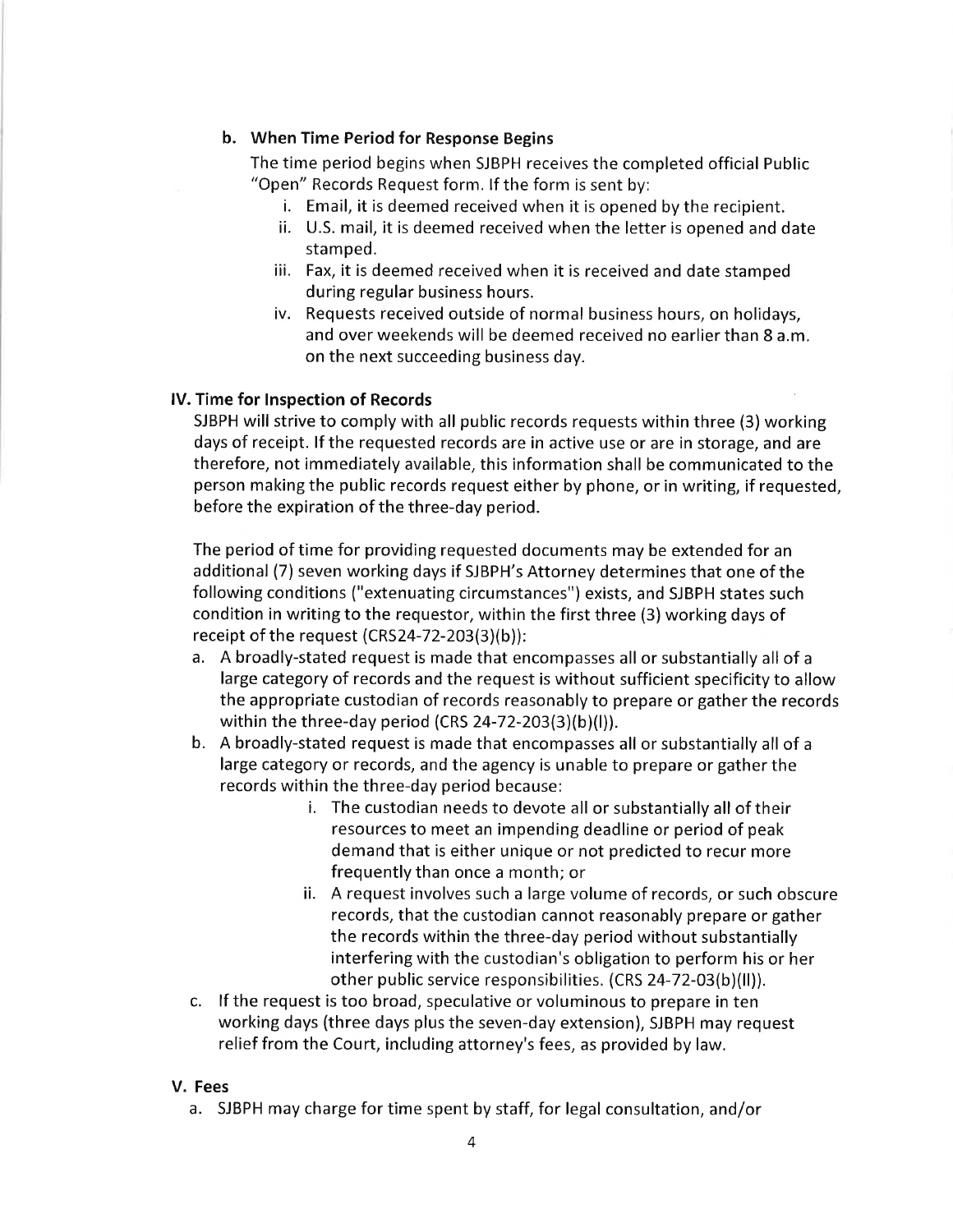technical support in responding to large requests for inspection of records, including without limitation, requests that require the searching of voluminous files for specific information, manipulating data or redacting documents to excise confidential information. The hourly rate for such work is specified in section iii below. For large requests, the estimated cost of the work shall be collected from the requestor before the work begins. lf actual charges are less than the estimated cost of the work, the balance will be refunded.

- b. Copies
	- i. For all SJBPH offices, the fee for a paper copy of any public record is 25 cents per page for copies up to  $11" \times 17"$  in size. If the document is greater than  $11"$  x  $17"$ , then the fee shall be the actual cost of reproduction.

| <b>Public Records</b>                 |                        |                                                                                 |
|---------------------------------------|------------------------|---------------------------------------------------------------------------------|
| Paper copy                            |                        |                                                                                 |
| Up to $11'' \times 17''$ in size      | \$0.25/page            |                                                                                 |
| Greater than 11" x 17" in size        |                        | Actual cost of reproduction                                                     |
| Electronic copy                       | \$1 per<br>CD/DVD      | Data compilation time additional                                                |
| Data compilation                      |                        | Includes the cost of redacting<br>documents to excise privileged<br>information |
| Less than one hour to fulfill request | \$0                    |                                                                                 |
| More than one hour to fulfill request | \$30/hour <sup>1</sup> | Or as otherwise established in the<br><b>Colorado Revised Statutes</b>          |

ii. The fee for an electronic copy of any public record(s) shall be as follows:

SJBPH will not accept a CD, thumb drive, or other storage media from the person requesting the records (the "requestor") to avoid viruses and/or system contamination.

- iii. Data Compilation and/or Data Manipulation
	- L. lf the request will take more than an hour to fulfill, the fee for compiling the requested information and/or manipulating the data to create a format otherwise not used by SJBPH, shall be as follows:

Less than 1 hour- no charge

<sup>&</sup>lt;sup>1</sup> Per Section 24-72-205(6)(b) C.R.S.